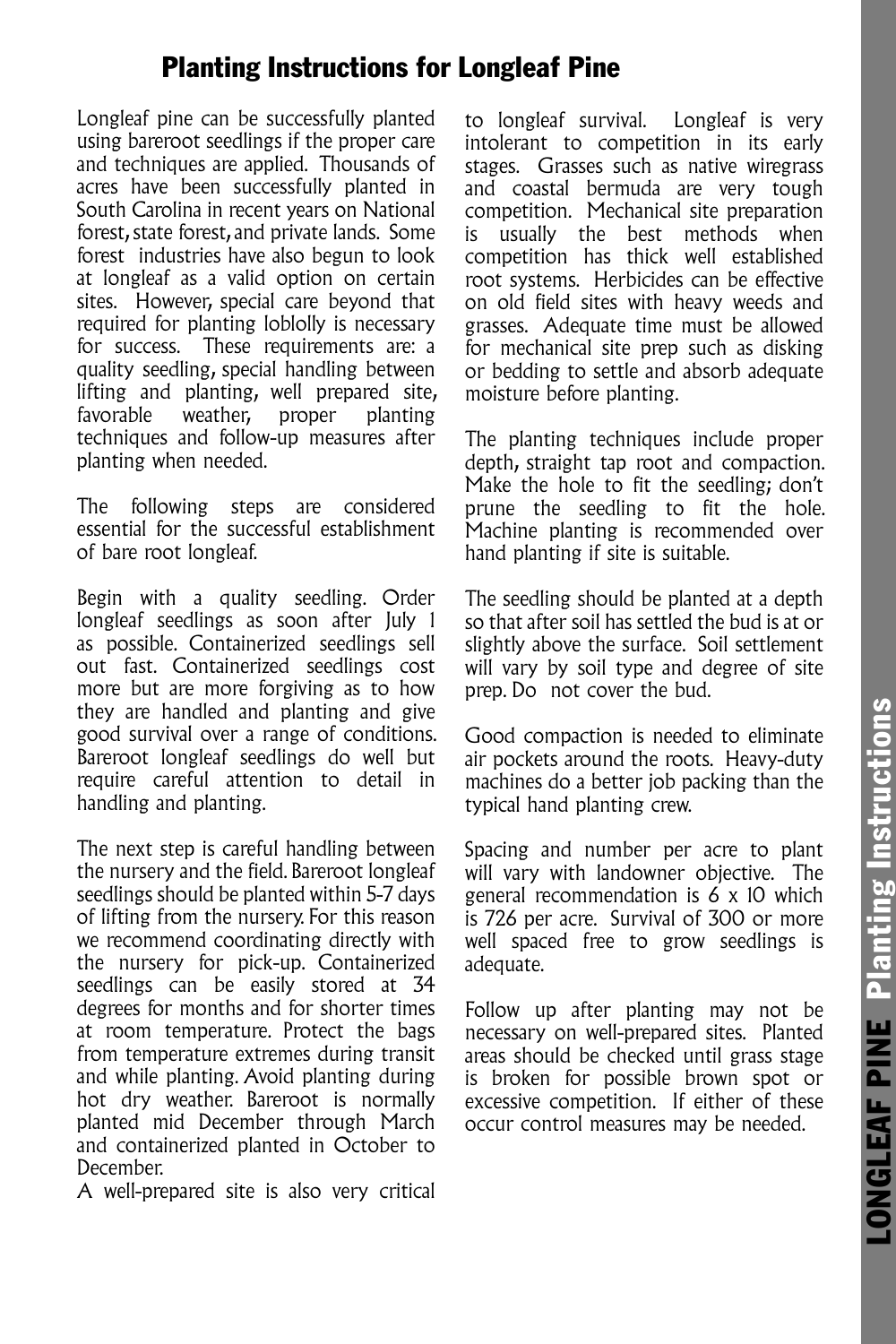### Planting Instructions for Leyland Cypress, Clemson Greenspire and Carolina Sapphire

- **Handling:** Protect from wind damage when transporting. Container seedlings can dry out quickly if left in the sun. Keep containers in the shade and water daily until planted.
- **Planting:** Hole should be 6-8 inches deep, 4-5 inches wide. Carefully loosen the rootball. Leave a slight depression around base of planted seedling for better water accumulation. Inspect the planting site. If there is no moisture in the soil do not plant. Soil moisture is the most important factor to consider when planting containerized seedlings. The Forestry Commission recommends September through December or March through June.
- **Spacing:** For Christmas trees, space 4-6 feet between trees and rows. For windbreaks, space 10-12 feet between trees and rows. Best results are achieved by at least two staggered rows.
- Watering: Do not allow newly planted trees to dry out. Use a heavy mulch if water is not available. Drip irrigation is ideal.
- **Fertilization:** Fertilize conservatively during early spring and mid-summer. Use a complete fertilizer, such as 10- 10-10. Begin by using one tablespoon per seedling per application. Observe plant response and adjust accordingly.

## Hand Planting Instructions for Hardwoods

Seedlings can be planted using a roundpoint shovel in a hole wide enough to accommodate the root system (10 in. wide by 10 in. deep) in mineral soil. The seedling should be planted about an inch deeper than grown in the nursery. That is, the root collar shall be planted at ground line to 3 inches below surface of the soil.

The shoot and root should be planted vertically aligned, with no lateral roots exposed. The lateral roots should be spread in a natural manner in the center of the planting hole.

The planting hole should be closed with the planting tool and the soil firmly packed around the seedling's roots to eliminate air pockets.

Seedlings should not be removed from planting bag until after planting hole is opened and then no more than one seedling at a time should be removed to help prevent roots from drying. Do not plant when surface of soil is frozen. Do not prune the roots to fit the hole. Only remove the occasional very long root.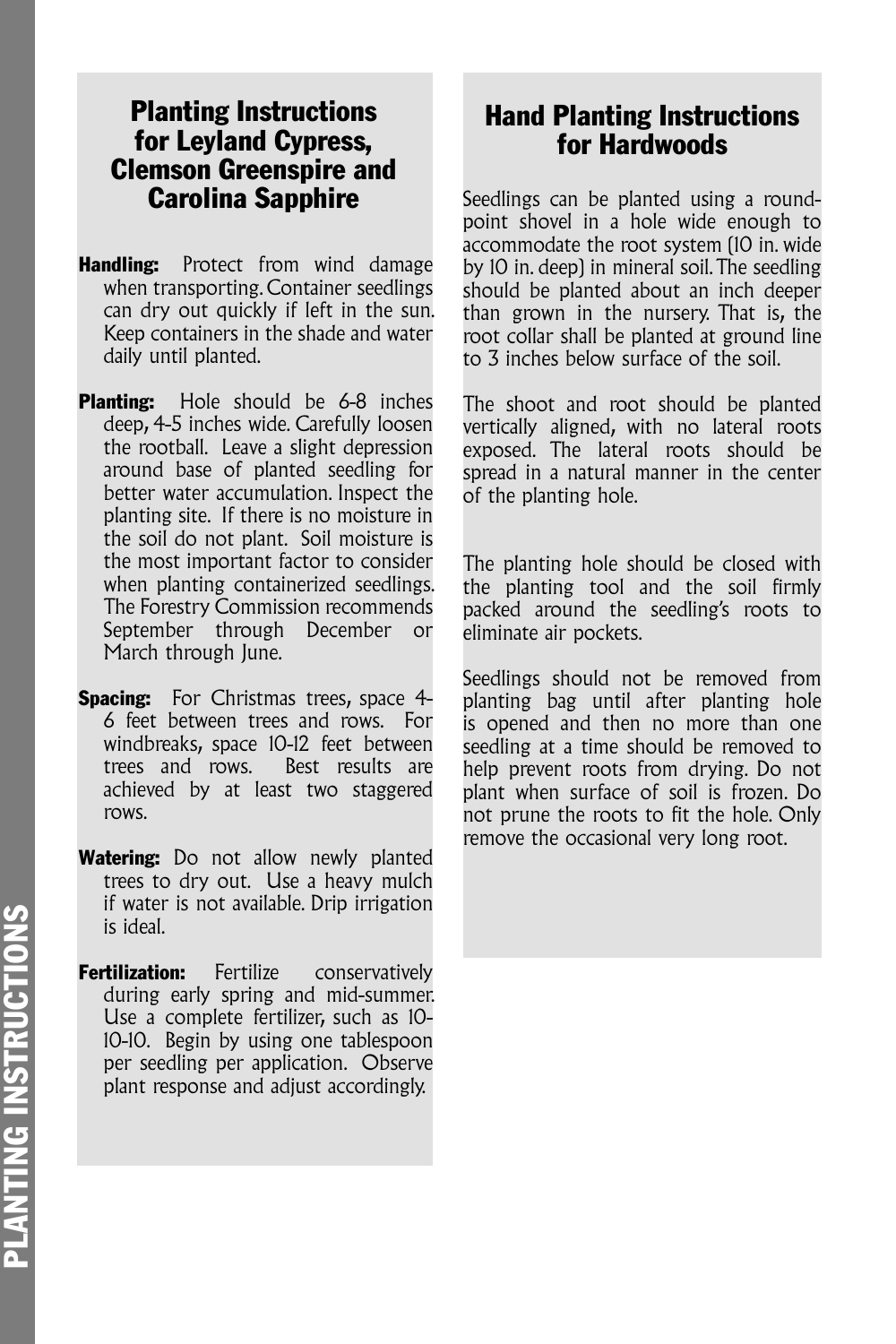# PLANTING INSTRUCTIONS & Prescription **PLANTING INSTRUCTIONS & Prescription**

## Machine Planting Instructions for Hardwoods

Adjust planting foot to run at minimum depth of 10 inches. Do not plant with foot raised to reduce drag or avoid bogging. If ground is too wet to run foot at 10", wait for a drier time. If planting foot is worn to the point of being too short, replace the foot.

The seedling root collar should be planted at ground line to 3 inches below surface of the soil. The shoot and root should be planted vertically aligned, with no lateral roots exposed.

Adjust packing wheels to completely close planting trench from top to bottom. Adjustments may be needed as soil type and moisture changes.

Use tractors and planting machines of sufficient size and weight to insure proper planting and packing is done. When planting in heavy soils a light tree planter will not be sufficient.

Take care in not damaging seedlings by improper handling or improperly aligned packing wheels.

Seedlings must be kept in seedling trays on planting machine, or in their original container, so the roots are well protected from dry, circulating air(wind). Roots of seedlings must be kept moist. All seedlings should be planted within two hours of the time placed on the planter.

# **Hardwood Tree Planting<br>Prescription** ◆

Bermuda grass and other pasture grasses are a common cause of planting failure. Control grasses the summer before planting with herbicide or use a tree planting machine with a scalper to break the sod. A small turnplow or fire-plow can be used instead to create a sod free furrow to plant the trees. ◆

Herbaceous weed control (early to late summer depending on herbicide used). A carefully directed spot spray of herbicide should work in many cases. Use according to label depending on the tree species.

Subsoil planting area prior to planting on old agricultural fields to break the hardpan. It also makes hand planting much easier.

◆

◆

Wider spacing is used for hardwoods than for pines. A 20' by 20' foot spacing works well.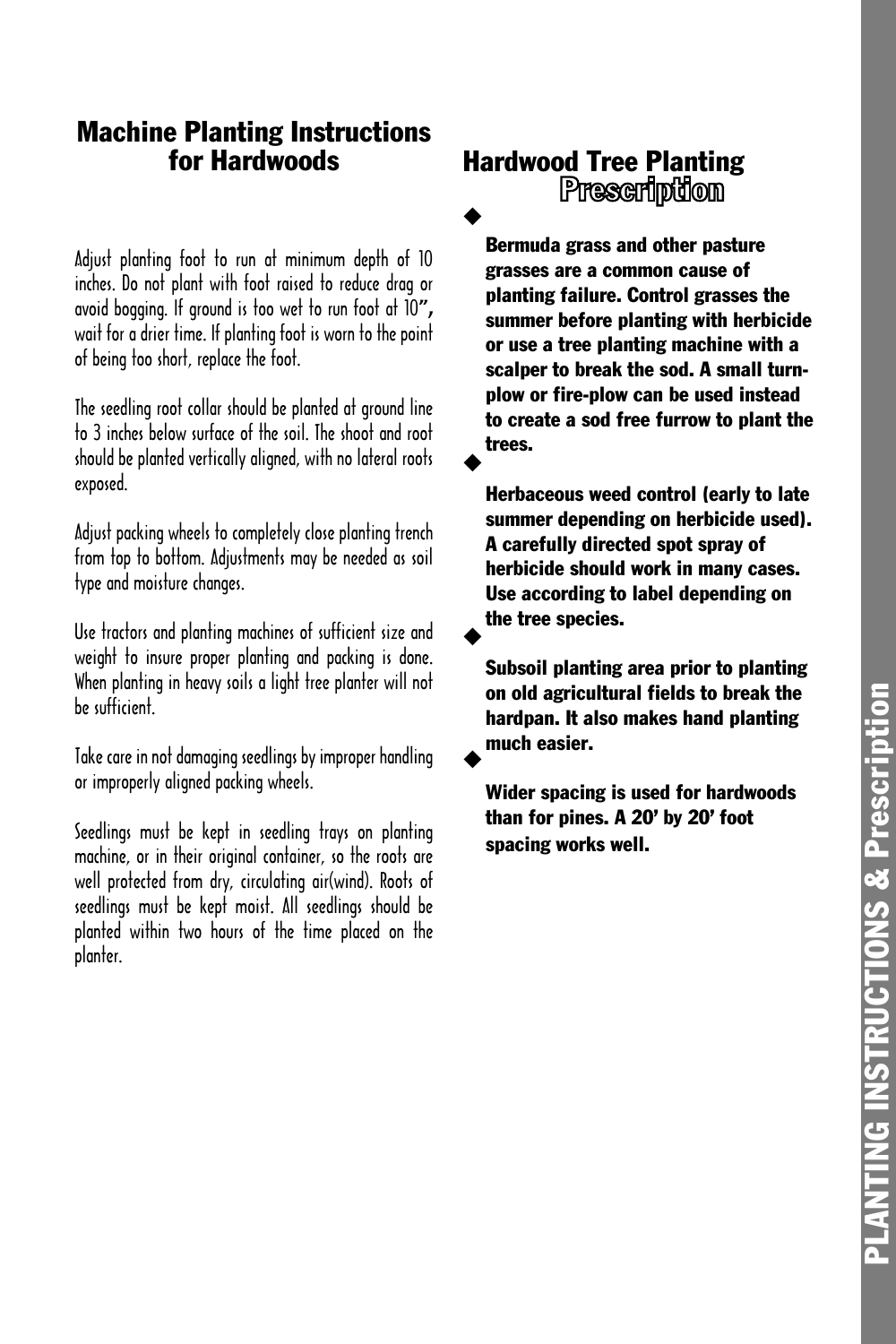